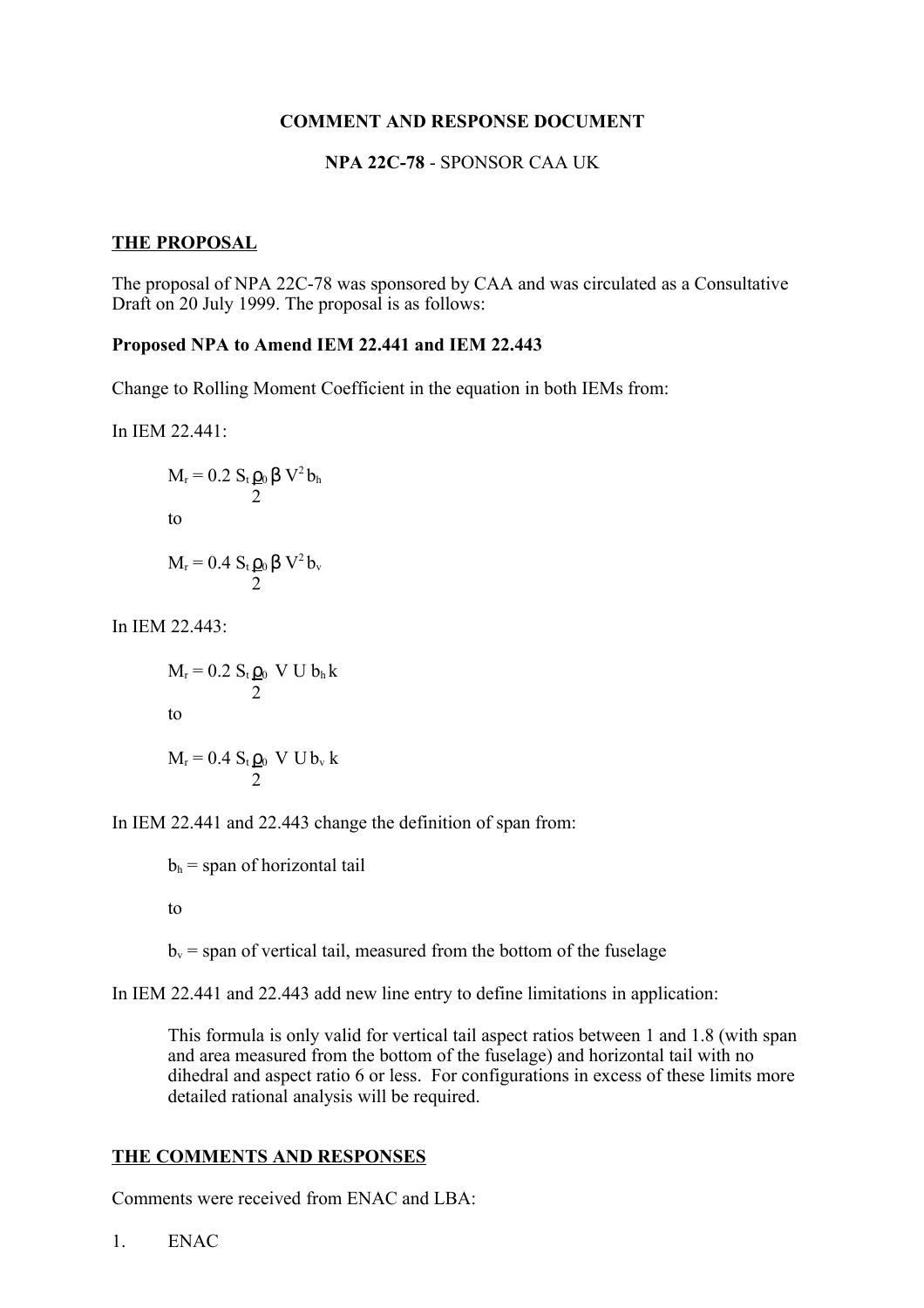# 1.1 ENAC comment was:

 *"It is understood that the current design criteria for the estimation of the top rolling moment may lead in some cases t non conservative loading conditions, however we are concerned that the proposed new formulation may lead to overly stringent design loading conditions.*

*As we understand the new coefficients are derived from analysis based on CFD (Computational Fluid Dynamics) methodologies; additional data should be provided concerning the reliability of these results and the robustness of the CFD codes used to obtain them.*

*In light of the above and considering that a more conservative and proven formulation for the top rolling moment is already available in FAR 23, unless specific issues associated to the sailplane are evidenced, we believe that, in lack of additional information, it would be more appropriate to introduce the following design criteria of FAA AC 23-9 under the applicable IEM sections of JAR 22:*

 $M_r = 0.3$   $qS_H b_H \beta$ 

*or for the lateral gust case:*

 $M_r = 0.3$  *q*  $S_H b_H \beta$  (1.2 U/V)

*being*

β *= side slip angle U = equivalent gust velocity V = equivalent airspeed*

1.2 CAA Response to ENAC Comment:

This NPA has been the subject of a substantial amount of research, and this work commenced from the starting point of FAA AC 23-9. The Study Group considered that to accept the ENAC proposal would be to return to the starting point of this exercise. The comment was therefore not accepted by the Study Group or the proposer.

# 2. LBA

2.1 The LBA comment was:

*In the formulae, the sign for horizontal tail should be written in lower case, ie:*  $b<sub>h</sub>$ *not*  $b<sub>H</sub>$ *n*.

2.2 CAA Response to LBA Comment:

The LBA comment is consistent with the rest of the code, and was therefore accepted.